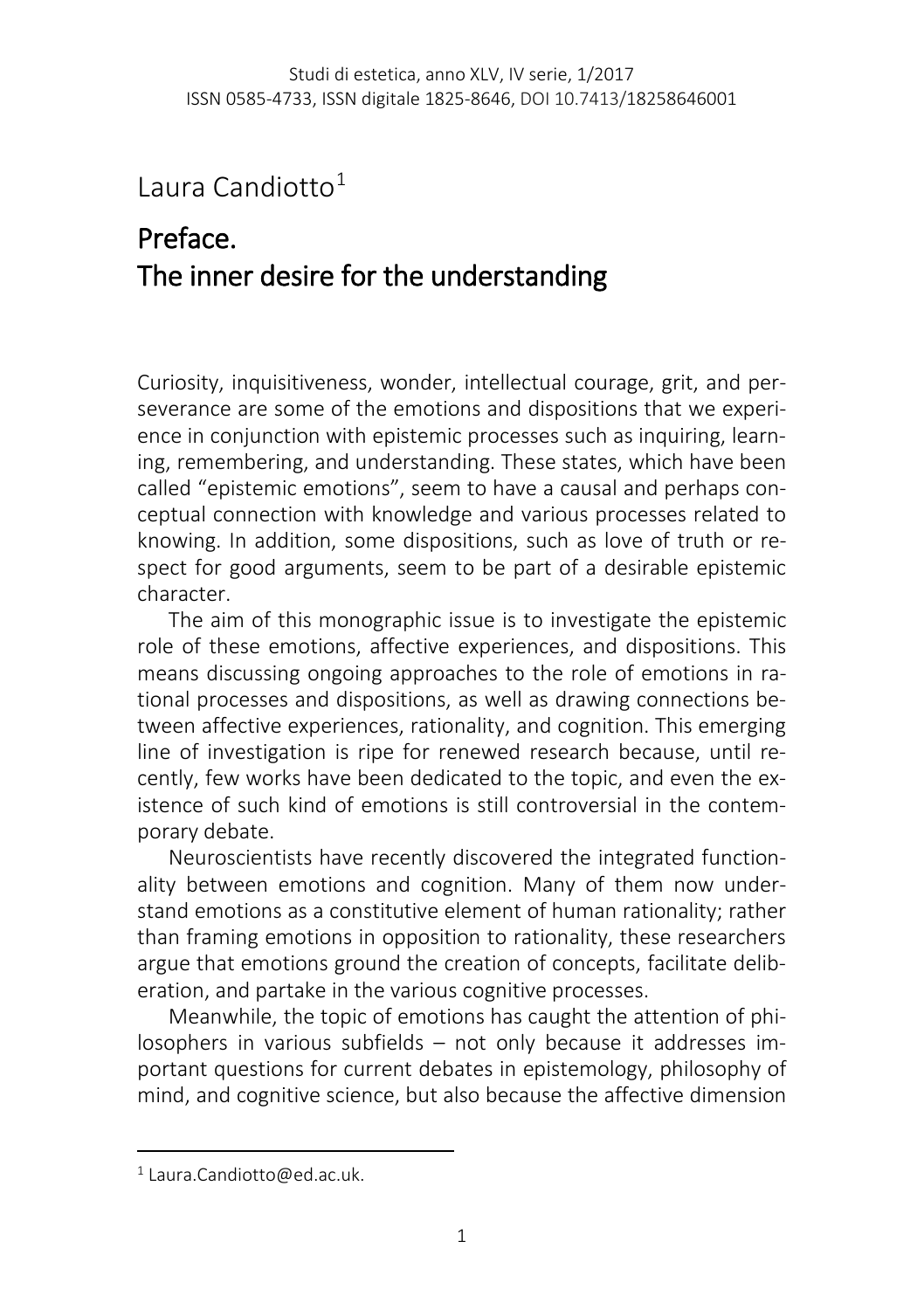of knowledge seems to be at the ground of the same practice of philosophy. For the Greeks, philosophy meant the "love of wisdom" (*philo-sophia*), as this affective disposition towards knowledge that generates an interest in understanding and in the methods to attain it. This meaning of philosophy as an inner desire for understanding has disseminated through the history of the ideas, and it is recognizable in, for example, the works of very philosophers as different as Plato, Augustine, Avicenna, Baruch Spinoza, Blaise Pascal, Max Scheler, and María Zambrano, only to name a few.

This monographic issue comprises ten essays, five in English and five in Italian.

The notion of "epistemic emotions" is addressed in Laura Candiotto's essay, *Epistemic emotions. The building blocks of intellectual virtues*, through a deep and engaging discussion of Adam Morton's account. Candiotto frames her thesis within virtue epistemology, depicting the process that leads from epistemic emotions to intellectual virtues, and from them to affective abilities. For the author, in fact, epistemic emotions are building blocks of intellectual virtues, as their motivational and transformative components, leading to the moral enhancement of the agent as a responsible epistemic agent.

The attitudinal theory of emotions has been chosen by Silvia Vaccarezza as the framework for understanding the epistemic role of moral emotion. In her precise and clear essay, *A guide to moral knowledge. The epistemic role of moral emotions*, Vaccarezza argues for the objective status of the evaluative properties disclosed by moral emotions. A list of epistemic moral emotions is provided, disclosing new paths of investigation into this intriguing field at the intersection of epistemology and ethics.

Michael Brady's paper, *Social cognition of negative emotions*, brings the discussion into the social dimensions of cognition, analyzing the epistemic value of negative emotions. Negative emotions are in fact the main focus of his insightful inquiry into the nature of suffering and its value. In order to explain emotional suffering, Brady analyses in detail bodily suffering. In so doing, he discloses the significance of studying the bodily experience of emotional states – in particular facial expression of pain and suffering – for properly understanding the social and epistemic value of recognising the other's suffering.

In *Twenty-first century perspectivism. The role of emotions in scientific inquiry*, Mark Alfano addresses the topic from the point of view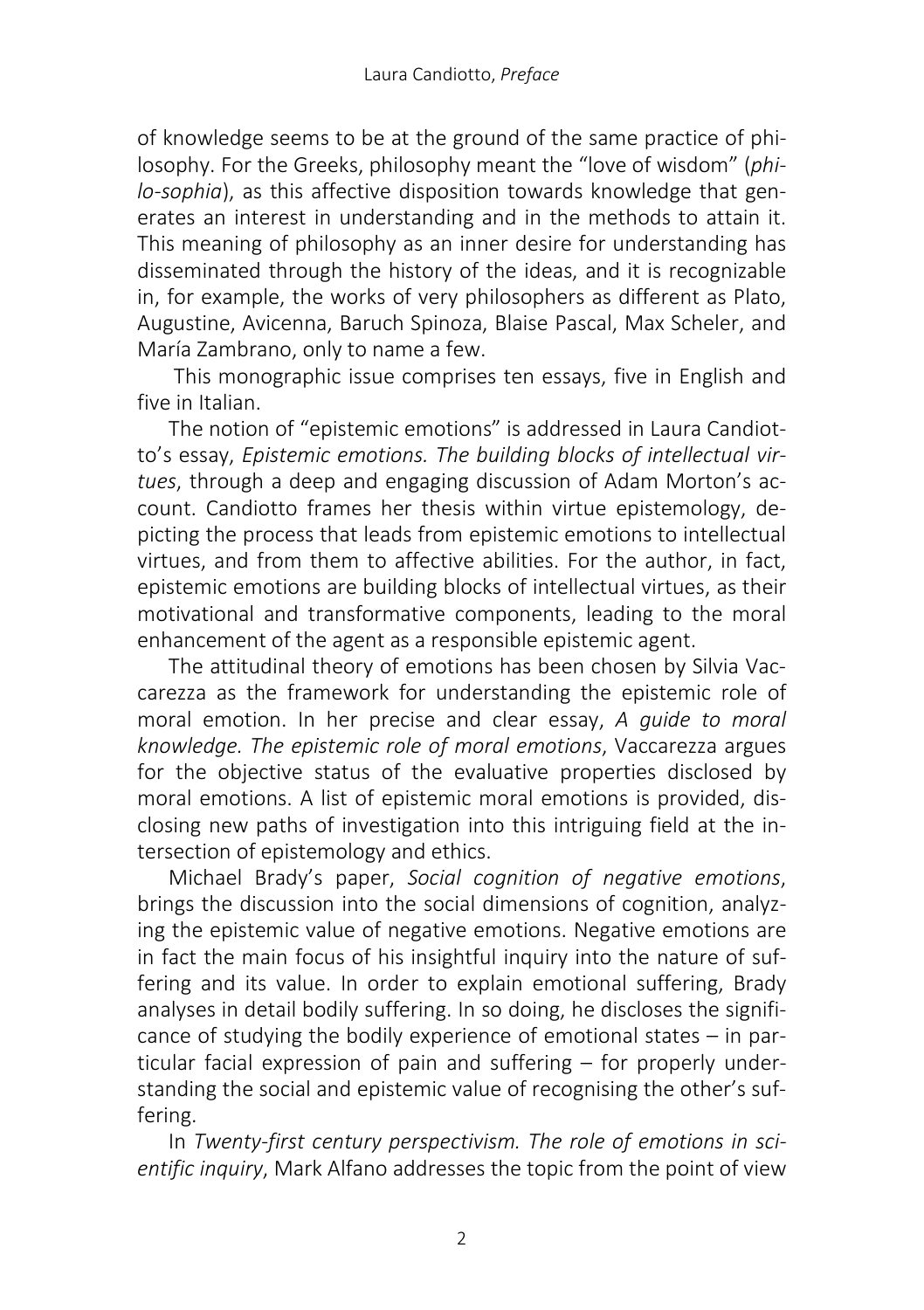of scientific practice, arguing that some or all emotions are required, or at least recommended, in scientific inquiry. In his enthusiastic answer, Alfano depicts the scientific attitude as emotion-motivated inquiry, taking those geniuses who have achieved many of the most significant scientific advances to be motivated by their emotions as exemplary scientists.

The essay *Michael Polanyi and the roles of emotion in natural science* by Richard Allen gives us a hint into the epistemic role of the emotions for scientific inquiry, through an analysis of the life and thoughts of Michael Polanyi. The scientist distinguished three functions of emotion in science, the selective, the heuristic, and the persuasive. Analysing these functions, Allen explains why they sustain the effort of discovery, arguing for the essential role of emotions for scientific inquiry.

While positive emotions urge us to seek answers to our scientific questions, a certain level of dissatisfaction seems to be required to urge the agent to seek a deeper understanding. The elegant essay *Domande scientifiche e pulsione mistica. Wittgenstein, Freud e Lacan al di là del principio di piacere* (*Scientific questions and mystic drive. Wittgenstein, Freud and Lacan beyond the principle of pleasure*) by Stefano Oliva analyses this kind of epistemic dissatisfaction through an engaging comparison with the psychoanalytic concept of "drive". The essay brings the readers through an analysis that moves from Ludwig Wittgenstein to Sigmund Freud and Jacques Lacan.

Also Luca Marchetti's paper, *L'anticipazione cognitiva delle emo*zioni. Reazioni primitive e grammatica nella riflessione di Ludwig *Wittgenstein* (*Emotions' cognitive anticipation. Primitive reactions and grammatics in Wittgenstein*) focuses on Wittgenstein's thought, but his analysis is dedicated to the discussion of the expressivist theory of emotions. In his skillful and precise analysis of some sections of the *Remarks on the philosophy of psychology*, Marchetti describes Wittgenstein's criticism of the reduction of emotions both to bodily feelings and to behaviors. The author argues that the value of emotions does not reside in a causal role towards knowledge, but that they function as attentional patterns for a possible knowledge.

In *Sulle emozioni epistemiche. Una prospettiva estetica e un'esegesi genealogica attraverso le* Confessiones *di Agostino nella lettura di Martin Heidegger* (*On epistemic emotions. An aesthetic perspective and genealogy exegesis through Heidegger's reading of Augustine*  Confessiones), Erasmo Silvio Storace invites the reader to follow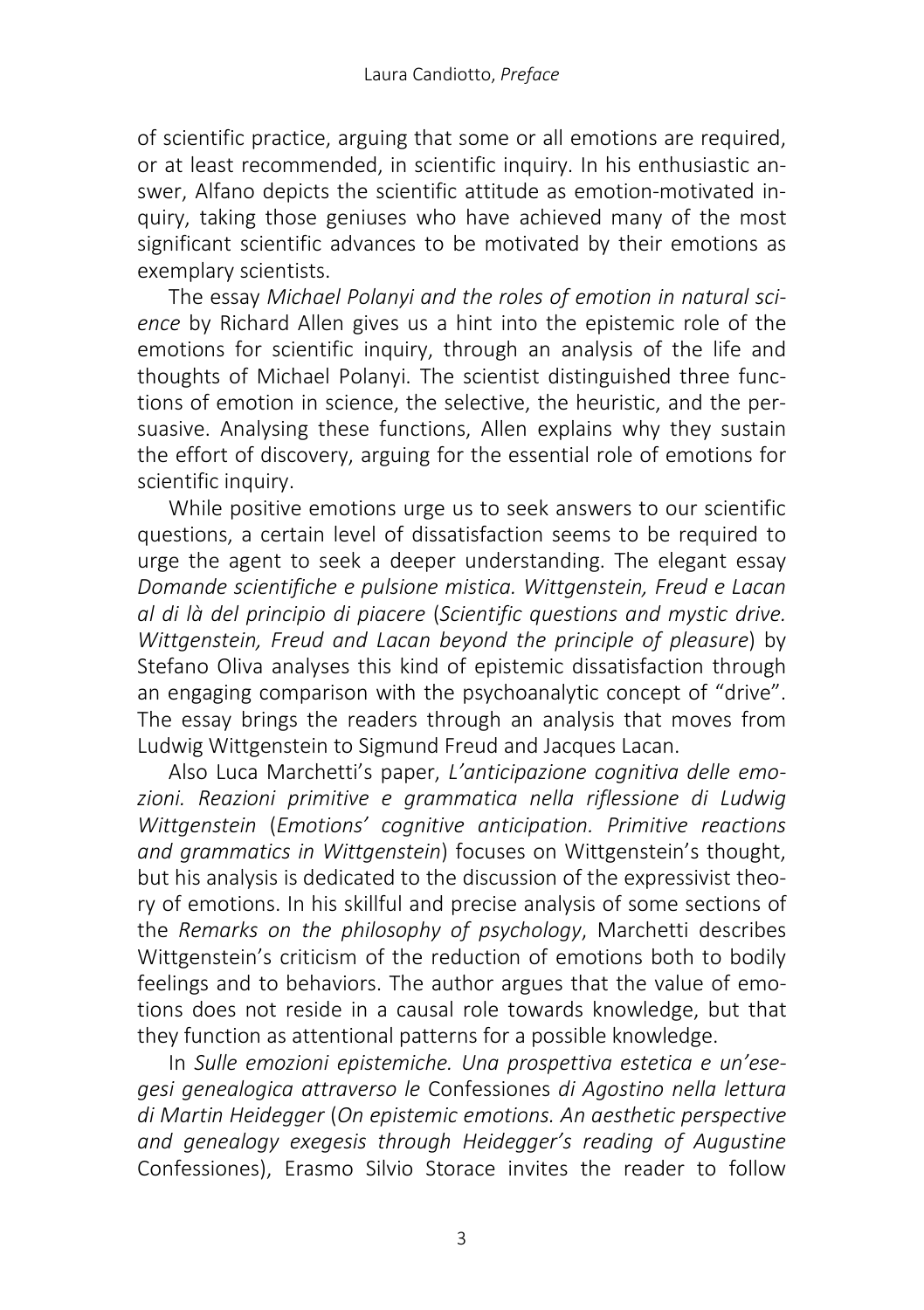Heidegger's lectures on Augustine to grasp the epistemic value of certain emotions as fear and hope. His refined analysis discloses a meaning of epistemic emotions at the intersection between cognition and volition, ascribing to this relation the function to lead the subject to action.

Alfonso Di Prospero, in his essay *Conoscenza, emozioni e struttura dell'intersoggettività. Riflessioni sulla figura del servo e del signore in Hegel* (*Knowledge, emotions and structure of intersubjectivity. Reflections on Hegel's master-slave dialectics*), introduces the important topic of the relation between knowledge and power, and specifically between knowledge and fear, through an anthropological interpretation of Hegel's though. Fear is understood as an intersubjective property, and the intriguing and insightful references to Bateson's system theory provides the paper with a very original taste.

The monographic issue ends with Chiara Dolce's essay, *Lacrime universali, lacrime culturali: il pianto come privilegio dell'essere uomini* (*Universal tears, cultural tears. Tears as a privilege of being humans*). Using both the instruments that derives from philosophical anthropology and cultural anthropology, Dolce discloses the epistemic value of crying, as a human privilege to make moral choices beyond animality.

The authors whose contributions appear in this volume approach the topic from different perspectives. To some the topic reveals important aspects about the subjective dimension embedded in the practice of knowledge; for others the topic discloses intriguing perspectives on the capacities of our minds, or into the abilities required for knowing. Some are bent on finding connections between this topic and other fields, such as ethics, anthropology, education, and science; others find inspiration from the way this topic is questioned in the history of philosophy. This plurality of perspectives is welcome, not only because it provides evidence of the fertility of the topic, but also because it opens up new lines of investigation. In particular, I think that one of the innovative topics that is recognizable in many of these collected essays is that we should also study those emotions that do not immediately seem to have an epistemic value, mostly because they are negative emotions connected to certain levels of suffering. Our auspice is, thus, that this monographic issue may act as a stimulus for pursuing new research in this intriguing topic that asks us to re-consider the taxonomy of positive and negative emotions in re